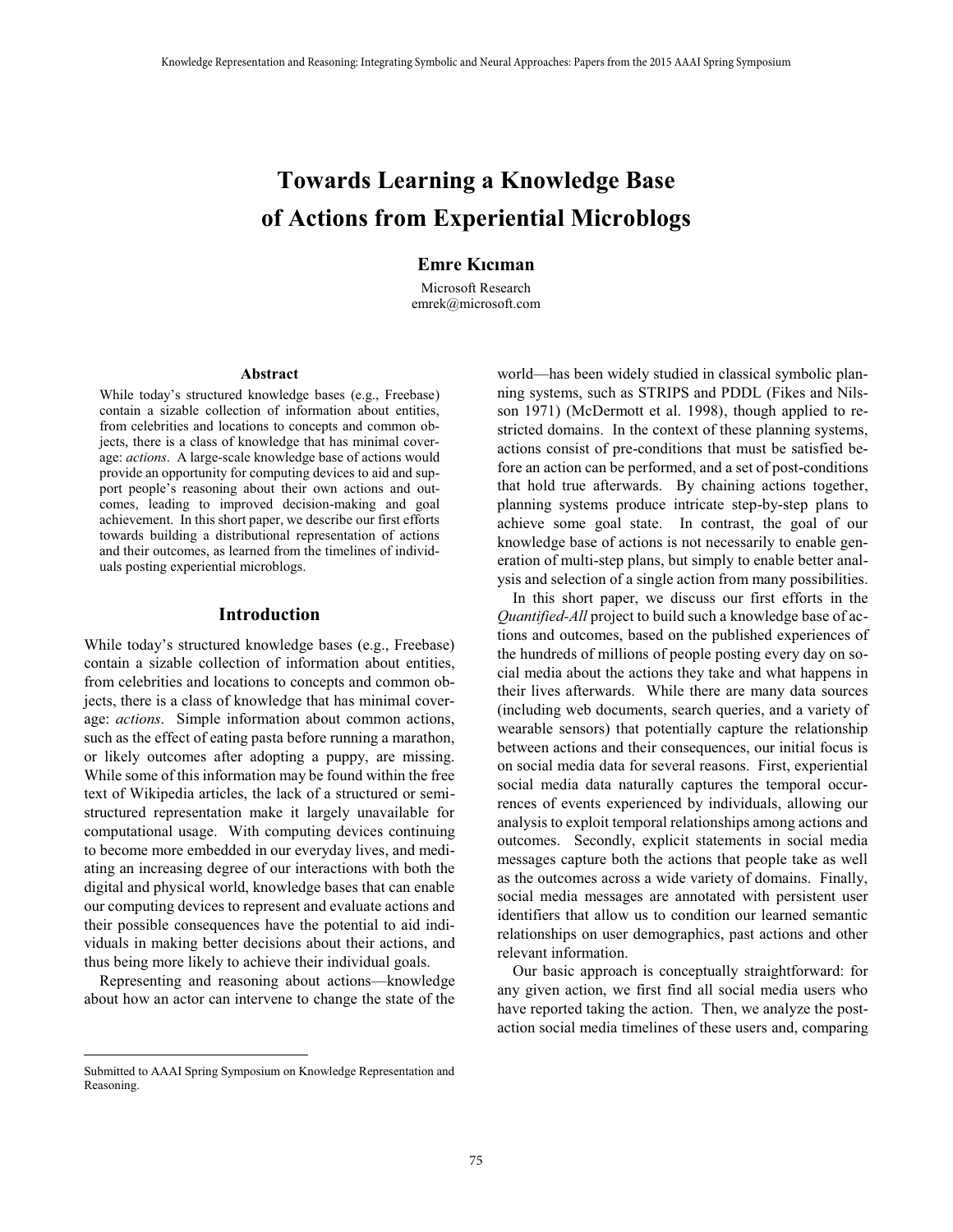them to the timelines of users who did not take the action, identify the events that are likely to occur after taking some action. Our first implementation reports simple correlations between actions and consequent events, and we are now exploring more sophisticated propensity score analyses and temporal prediction algorithms (Rosenbaum and Rubin 1983) (Gunawardana, Meek and Xu 2011).

## **Approach**

In the Quantified-All project, we are building a knowledge base of actions through analysis of the experiential reports made by individuals in social media to infer semantic relationships between actions, outcomes, and higherlevel goals. Our use of social media for this purpose has implications on our representation of actions and their consequences. First and foremost, whereas classical planning systems make a clear distinction between actions performed and the state of the world; we do not. As all of our data comes from textual observations—both of actions and properties of the world—we simply represent all of these observations as *events* that occur on a user's timeline. Whether an event happens to be an action that can be performed by an actor is left for interpretation outside of the core data representation and analysis. Thus our analysis mechanics are tasked simply with extracting relationships between some event occurrence (an event which might be an action) and other events observed to occur afterwards and in correlation with it. There are several other implications of our use of social media and the incomplete and biased view it represents, that we touch briefly upon in the Discussion section.

The first stage of our analysis identifies experiential social media messages and extracts a per-user timeline of events. While many kinds of conversations occur over social media, from news discussions to celebrity gossip, we are specifically interested in experiential messages where the author is speaking directly about their own recent, firstperson experiences. We identify these experiential messages with a simple trained classifier. Once we have identified experiential messages, we encode their content into peruser timelines. Currently, we are using a simple phrase segmentation algorithm (Jin et al. 2014), actively exploring various vector space mapping algorithms to represent the semantic meaning of phrases (Mikolov et al. 2013) (Pennington, Socher and Manning 2014), and considering alternatives involving more sophisticated parsings of the text (Bordes et al. 2012) (Banko et al. 2007). Note that at least in this approach, every phrase of every message is a potential event of some kind, and thus we avoid distinguishing between events which are actions or outcomes (or neither) and building an ontology of actions.

Conceptually, the second stage of analysis begins with a query for information about a particular target action (event). We identify all user timelines which include this

| <b>Correlated Phrase</b> | <b>Sample of Original Tweet</b>  |
|--------------------------|----------------------------------|
| Love my new dog          | I love my new dog :)             |
| Chilling with my cat     | Good morning, chilling with      |
|                          | my cat and drinking some tea     |
| Watching birds           | She fell asleep like this after  |
|                          | watching birds out the win-      |
|                          | dow.                             |
| Flea medicine            | cuz I put flea medicine on her   |
| Doggie_day_care          | Dog had a great time at doggie   |
|                          | day care. At 9:15pm, he's        |
|                          | passed out.                      |
| Won t stop biting        | My dog won't stop biting me      |
|                          | :((                              |
| Dog just s***            | The dog just $s^{***}$ on my son |
|                          | bed                              |
| Cat smells               | my cat smells like she's just    |
|                          | had *** and I don't know why     |

## **Table 1—Sample of top correlated phrases that follow tweets that indicate new pet ownership, selected to demonstrate diversity of detected consequences.**

event and analyze them in aggregate to identify subsequent events that are likely to be outcomes the target action. Conversely, given a target outcome (event), we can identify all user timelines which include that event and analyze the aggregated timelines to identify earlier events that may lead up to this outcome.

The third and final stage of our approach consists of adapting the models to specific application scenarios. For example, the usage of these models in re-ranking restaurant recommendations; the usage of these models for explaining the potential consequences of an action; or the usage of these models to predict higher-level goal achievement all imply different requirements for the precision and recall of relationships, as well as the need to differentiate among classes of events.

## **Example Analysis #1: Getting a New Pet**

As a demonstration, we consider the mundane action of a person considering the action of buying a pet, such as a dog or cat. For this analysis, we have identified all English-language Twitter users who mentioned getting a dog, cat, puppy or kitten during the period August 1-15, 2013, and collected their complete Twitter timelines for the period August 1-September 15, 2013. This dataset included 6232 Twitter users, posting 4.6M tweets in this 6 week period.

Given the phrases extracted from the experiential tweets of new pet owners, as a first analysis we calculate the relative likelihood of phrases in this data set as compared to their likelihoods in a large, random sample of Twitter users. More formally, let  $N(e_i)$  be the number of occurrences of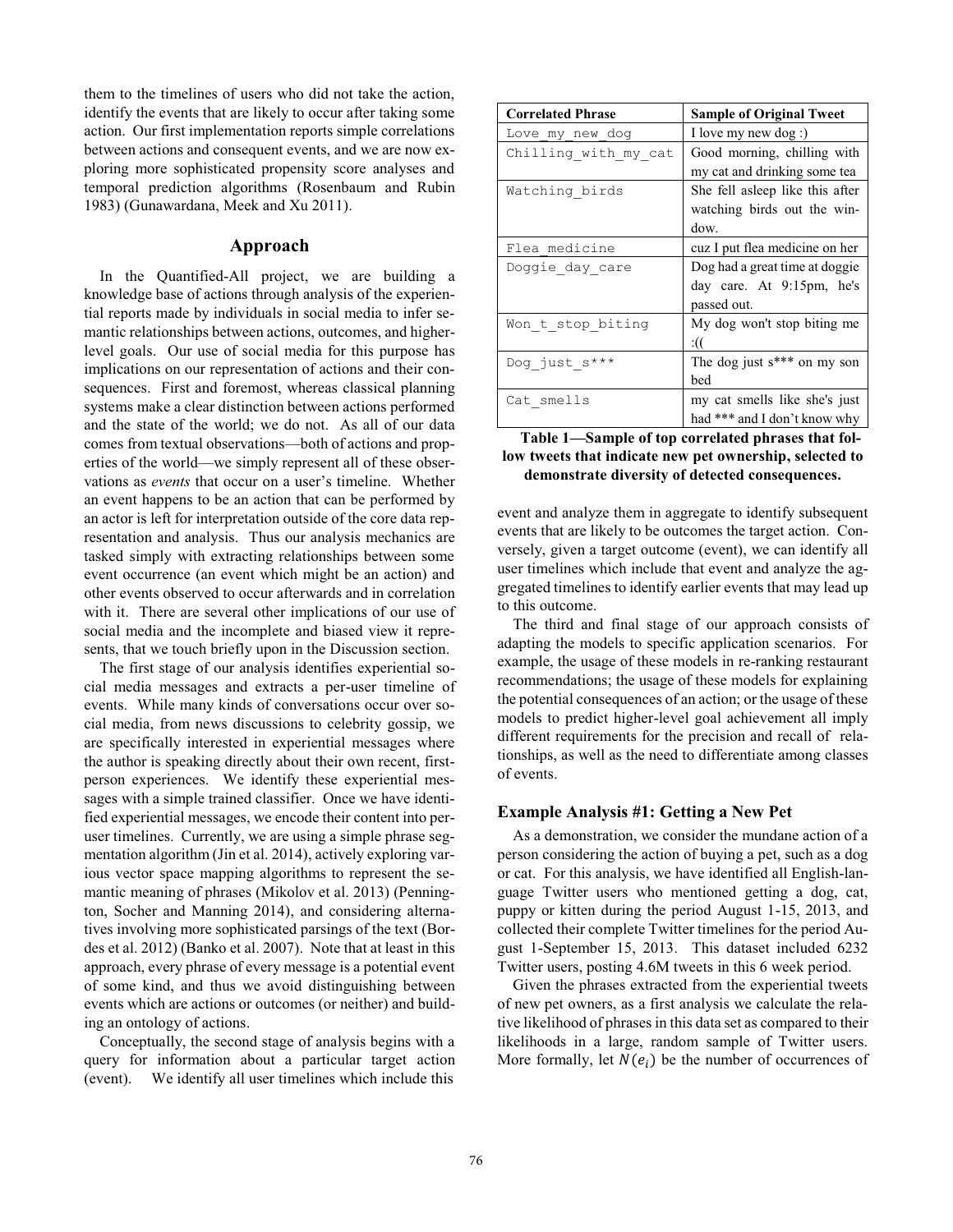an event  $e_i$  after the target event (pet ownership). We estimate a Laplace smoothed probability of occurrence for  $e_i$ as:

$$
\widehat{\theta}_i = \frac{N(e_i) + p_i m}{|N| + m}
$$

Where  $|N|$  is the count of all event occurrences after the target event, and  $p_i$  is a prior on the probability of occurrence of  $e_i$ , estimated as the larger of the maximum-likelihood estimates of  $P(e_i)$  before the target event's occurrence or in timelines where the target event is not observed at all. Finally, we calculate a ranking score for  $e_i$  as its relative likelihood:  $S_i = \theta_i / p_i$ 

 While this simplistic analysis does not yet include more sophisticated propensity scoring, or attempt to account for temporal correlations unrelated to pet ownership, it does give us a sense of the kinds of relationships we might expect to extract from social media data. Table 1 shows a selection of these extracted phrases. We find that this data set exposes a broad selection of consequences of pet ownership, from initial social interactions with friends announcing and naming the new pet, enjoying spending time with a pet (love my new dog, chilling with my cat), activities the pet does (watching\_birds), to pet care issues (flea medicine, doggy day care) to decidedly less pleasant consequences (biting, defecating on floors and pet odors). Common phrases not related to pet ownership (not shown in Table 1), such as Justin Bieber related phrases, mentions of Starbucks, etc., show up with much lower correlations.

# **Example Analysis #2: Marathon Training**

In a second analysis, we consider the effect of selected actions on a specific, declared goal. In particular, we choose to look at the relative importance of various marathon training actions on the eventual outcome of a marathon race. We gather the timelines of over 600 Twitter users who are running a marathon during the month of March 2014, as well as their timelines for the four weeks preceding the date of their marathon run. The resulting data set consists of approximately 430k tweets.

 While there are certainly several ways that individuals might determine the success of their own marathon, we use a simple definition here: whether the individual declared that they achieved a personal record (PR) after running the marathon. Against this, we measure the correlation between a person tweeting about taking a specific training-action (whether they chose to "taper", trained with "long runs", ate carbs before the race) and reporting that they achieved a personal record. Table 2 shows the results. Overall, we found that reporting the actions of long runs and tapering (reducing exercise before the marathon) were most correlated with later reporting a personal record. Reporting eating carbohydrates (carbs) before the race had a minor effect as well.

 To better understand some of the potential hazards in inferring and interpreting actions and results from social media reports, we further analyzed the varieties of actions related to eating carbohydrates ("pasta", "spaghetti", "carboloading" and "carbloading"). Interestingly we found that reporting "carboloading" was strongly correlated with reporting a personal record, whereas the variant "carbloading" had no correlation. This discrepancy has several possible explanations, all rooted in confounding factors, such as the existence of distinct communities with different propensities to achieve or report personal records due to other, correlated, habits; or possibly different implementations of the "carbloading" and "carboloading" actions. More sophisticated analyses such as propensity score analyses given high-dimensional user history vectors may help separate some of these confounds.

 A similarly confounding case occurs when we examine the effects of the action of eating "pasta" versus eating "spaghetti". Here we see that pasta has a small but positive correlation with reporting a personal record, but spaghetti has a strong negative correlation with reporting a personal record. Upon inspecting the original messages, we found that while "pasta" referred to the Italian dish of that name, the usages of the word "spaghetti" were actually referring to the vegetable "spaghetti squash". This demonstrates a case where semantic ambiguities must be carefully resolved.

| <b>Action</b> | <b>Increase/Decrease in PR likelihood</b> |
|---------------|-------------------------------------------|
| Taper         | $+45%$                                    |
| Long run      | $+27%$                                    |
| Carbs         | $+9\%$                                    |
| Carboload     | $+172%$                                   |
| Carbload      | $0\%$                                     |
| Pasta         | $+13%$                                    |
| Spaghetti     | $-40%$                                    |

# **Table 2—Actions reported by marathon runners on Twitter and the relative increase or decrease in reporting a personal record.**

 The semantic interpretation of these results, of course, immediately leads one to wonder whether people who are more likely to be on a rigorous training regime, more likely to tweet about their training, or simply more aware of the technical terms, such as "carboload," are predisposed to tweet about their personal records.

# **Discussion**

There are of course, several challenges that our presentation above has so far elided. For example, relying on experiential social media data to learn outcomes can introduce significant bias due to population biases as well as self-reporting biases (Mislove et al. 2011) (Diaz et al. 2014) (Kıcıman 2012). Significantly, the absence of an event in our social